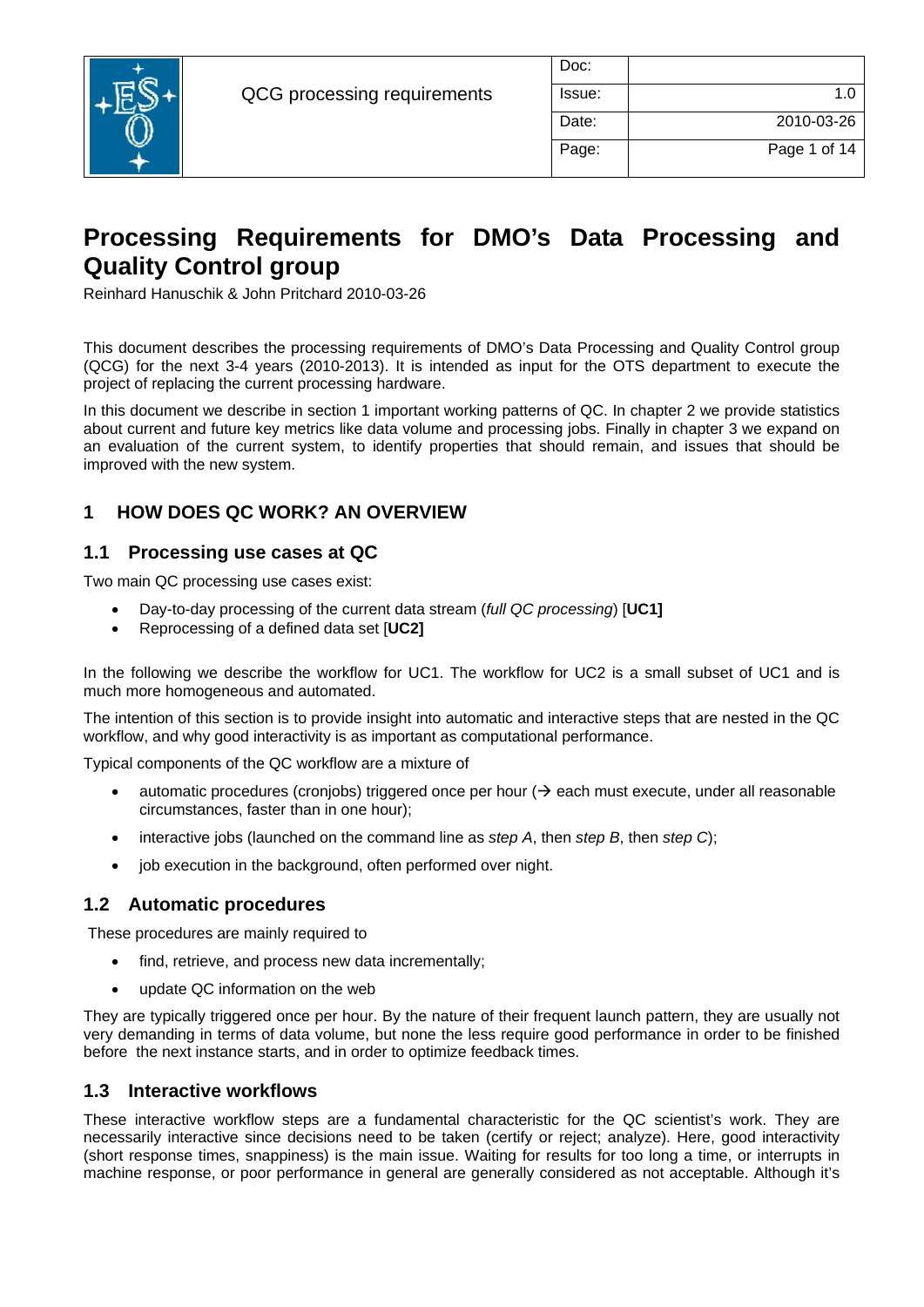

| Doc:   |              |
|--------|--------------|
| Issue: | 1.0          |
| Date:  | 2010-03-26   |
| Page:  | Page 2 of 14 |

hard to quantify, the resulting requirement is that *the user should ideally always experience the snappiness of an idle system,* and that background number crunching or data downloads or disk I/O have no impact on interactive response.

# **1.4 Background jobs**

Longer jobs that do not require interactivity are typically sent to the background, to be executed over night. They require computing performance, but neither good interactivity, nor optimization for disk I/O.

# **1.5 A bit more about daily workflow steps**

[Figure 1](#page-1-0) displays a screenshot of the DFO monitor for the daily workflow. It is essentially organized in rows per date. Within a row, the workflow goes from left (processing of calibration data) to right (packing and finishing). A finished date disappears from the monitor, while a new date is automatically added at bottom.

The purpose of this figure is to demonstrate the complexity of the daily workflow and its main components: there are automatic parts (1), interactive parts (2,4,6,7), and background jobs (3,5). Number crunching occurs within steps 1 and 5. Find the full explanation of this figure in the Appendix 1.

This mixture of workflow and performance patterns is typical of the QC scientist's day-to-day work (UC1). It repeats for each supported instrument, where one QC scientist on average has two instruments to support. This is why there is the need for the compute platform to provide compute performance, high throughput, and good interactivity at the same time.



<span id="page-1-0"></span>Figure 1: Screenshot of the DFO workflow monitor for daily processing. Steps 1 and 5, as marked by the "explosion cloud", require high compute power and network throughput. "Back" jobs execute in the background, "inter" jobs require interactivity.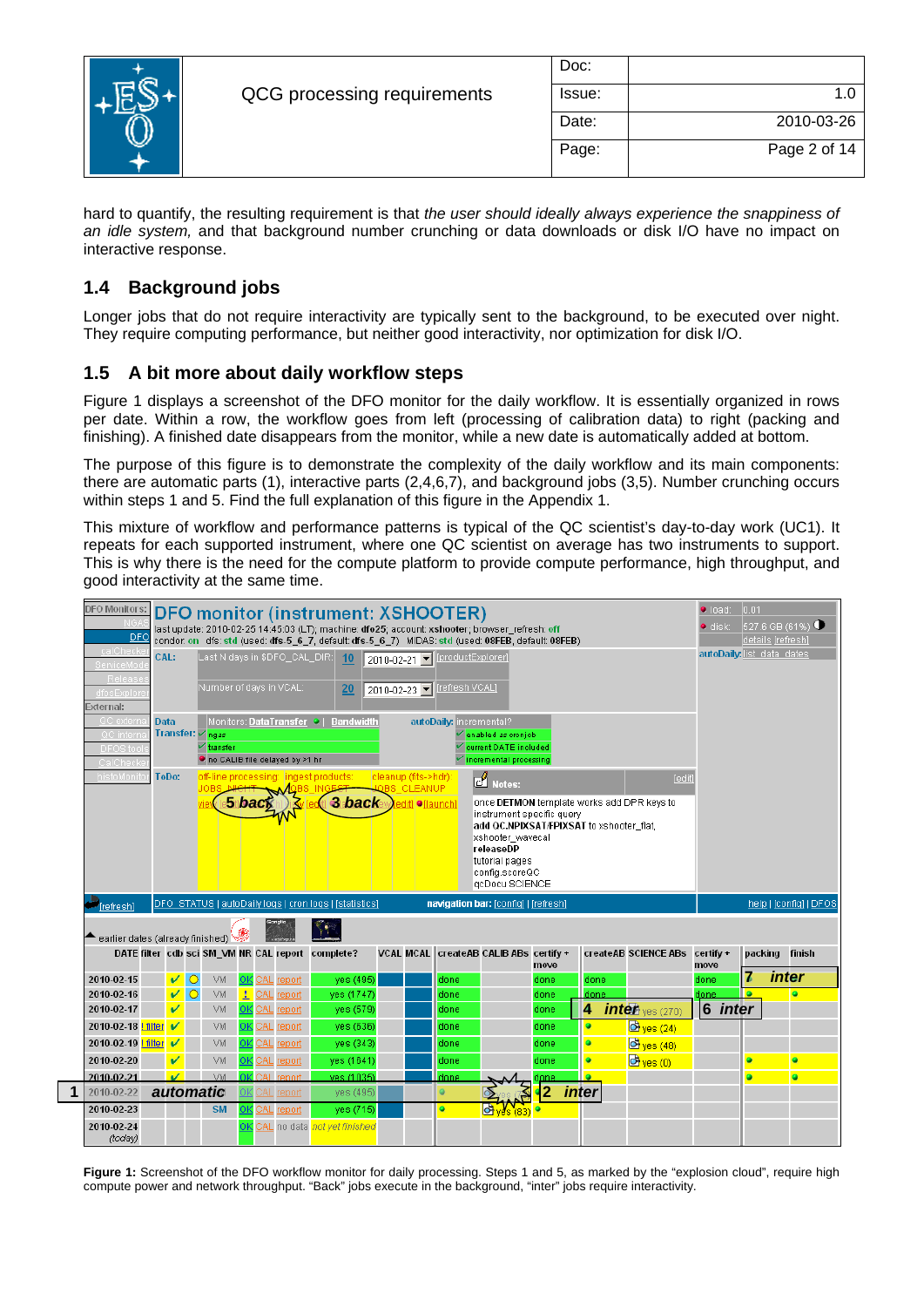

| Doc:   |              |
|--------|--------------|
| Issue: | 1.0          |
| Date:  | 2010-03-26   |
| Page:  | Page 3 of 14 |

# **1.6 Burst handling**

There is the need to offer *resources on demand* to handle processing peaks (e.g. process 1000 ABs from a burst mode night where 50 would be normal; see [Figure 2](#page-2-0)). Since it is unlikely that two such bursts from two different instruments occur at the same time, the resources can be found and assigned by harvesting idle resources if they exist.



<span id="page-2-0"></span>**Figure 2:** Bursts of NACO (green) and ISAAC (red) data acquisition. These are daily rates in (compressed) MB, for the period 2010 Jan-March. Average daily data production for these two instruments is in the range of 500 MB each. The observed bursts correspond to an increase by a factor of 80 (NACO) and 50 (ISAAC), resp. (purple is AMBER+MIDI; black is the sum of all VLT and VLTI instruments).

# **2 KEY PARAMETERS AND REQUIREMENTS FOR QC PROCESSING**

# **2.1 UC1: Day-to-day processing of the current data stream**

#### **2.1.1 Data streams**

 $\overline{a}$ 

UC[1](#page-2-1), daily processing of the current data stream, is the first important QC use case. There is always<sup>1</sup> one data flow per instrument, that is completely separate from the flows for all other instruments. There are currently 11 VLT instruments to support, [2](#page-2-2) VLTI instruments and one survey instrument (VIRCAM)<sup>2</sup>. Within a year, there will be a third VLTI instrument, PRIMA, and a second survey instrument, OCAM. For the rest of the document it will be assumed that both PRIMA and OCAM are already operational.

Within the next 3 years, there will be three more so-called second-generation instruments going into operations (KMOS, SPHERE, MUSE). Each of these will replace a currently existing instrument. Hence the number of instruments for QC to support at any given time in the projected time range will be 16.

The data streams from these instruments fall into two distinct categories:

- Moderate data volume and moderate number of detectors (*N*, "multiplex factors"): 14 instruments (12 as of 2012) ("**moderate DV**")
- High data volume and/or high number of detectors: 2 instruments (4 as of 2012). These are: VIRCAM (*N*=16, with *N*=number of detectors); OCAM (*N=*32); SPHERE (not high *N* but high DV); MUSE (*N*=24, to come in 2012) ("**high DV**")

<span id="page-2-1"></span>Here, "always" does not mean that every day there is data from all instruments.

<span id="page-2-2"></span> $2$  Plus two separate processes, La Silla package preparation and pre-imaging processing, but these are essentially subsets of the processes described here and will be ignored for the rest of this document.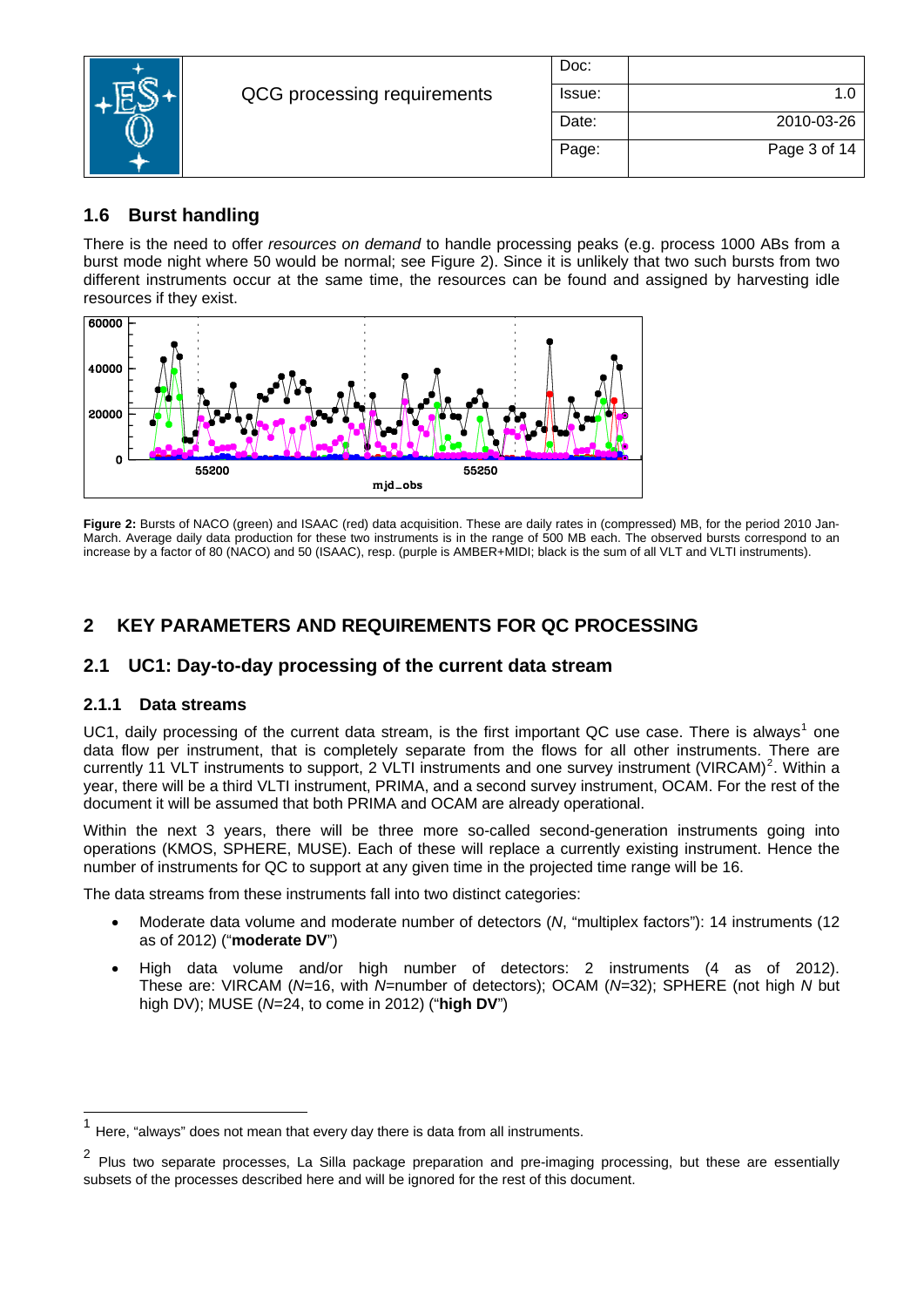

| Doc:   |              |
|--------|--------------|
| Issue: | 1 በ          |
| Date:  | 2010-03-26   |
| Page:  | Page 4 of 14 |

### **2.1.2 Class of moderate data volume**

Total raw data volume to be processed for moderate DV levels out at about 1 TB per month<sup>[3](#page-3-0)</sup>. There are about 20,000 processing jobs (Association Blocks, or ABs) per month. Products are created corresponding to about 0.6 TB per month. These numbers are expected to be stable for the next few years, although there is always a certain risk that the operational mode of an instrument evolves into a regime with significantly higher data volume.<sup>[4](#page-3-1)</sup>

### **2.1.3 Class of high data volume**

The high DV class currently consists of VIRCAM only. The current processing scenario foresees QC processing of 100% calibrations, and 10% science (for spot checks<sup>[5](#page-3-2)</sup>). By projection based on the first 4 months of operations, we assume the following numbers: 4 TB per month to be processed; 40,000 processing jobs; 0.3 TB per month as products.

Lacking any measured numbers so far, we assume the same processing scenario and data volumes for OCAM.

For MUSE and SPHERE, QC will process 100% of all data. For MUSE, the consortium estimates about 1 TB per month of raw data on average<sup>[6](#page-3-3)</sup>. The product data volume will be 3-5 times higher, up to 5 TB. Number of processing jobs will be in the 10,000 regime.

SPHERE will produce about 0.6 TB per month of raw data on average<sup>[7](#page-3-4)</sup>. We expect roughly 10,000 processing jobs per month. Product data volume will be negligible.

The accumulated key numbers for all high-DV instruments then are: 10 TB per month of raw data to process, 100,000 processing jobs, 5 TB of products (mainly driven by MUSE).

#### **2.1.4 Key performance numbers**

Important features for **UC1** are:

l

- 1. This processing mode is under operational time pressure (the calibration data stream should be processed on near-real time, i.e. on timescales of hours rather than days), due to the requirement of *closing the loop for near-real time QC feedback to the mountain.* However this pressure exists only for a subset of the data (calibrations) that needs to be processed to retrieve quality information about the instruments
- 2. There is also some time pressure requirement (though relaxed in comparison: timescale of days) to provide data packages to the users. This applies to the complementary part of the data stream (science data).

Because of the operational pressure, *daily peaks drive the requirements more than monthly averages*. Daily numbers show a much larger scatter than the monthly numbers that can be more reliably estimated. Daily rates can show peaks of up to 10-50 times the average rates (see [Figure 2](#page-2-0)).

<span id="page-3-0"></span> $3$  The following numbers are based on the WISQ information system which records key parameters of the QC workflow: <http://www.eso.org/observing/dfo/quality/WISQ/overview.html>

<span id="page-3-1"></span><sup>4</sup> In particular, ISAAC, NACO and VISIR can potentially produce in 10-50x higher data rates than currently, by running routinely in burst mode.

<span id="page-3-2"></span>The spot checks are done to provide some baseline for later verification of data quality when external scientists submit their complete set of processed data to the ESO archive. The 10% fraction could be increased or reduced by decision of the QC scientist. All VIRCAM and OMEGACAM numbers given here relate to the assumption of 10% science processing.

<span id="page-3-3"></span> $6$  Based on a daily average data rate of 30 GB of science data, the same in calibrations, and 15 days of operations per month. Daily rates may potentially have 10-50 times (!) higher peaks.

<span id="page-3-4"></span> $7$  40 GB in an average night, or 600 GB in a 15-day month. Product volume is negligible.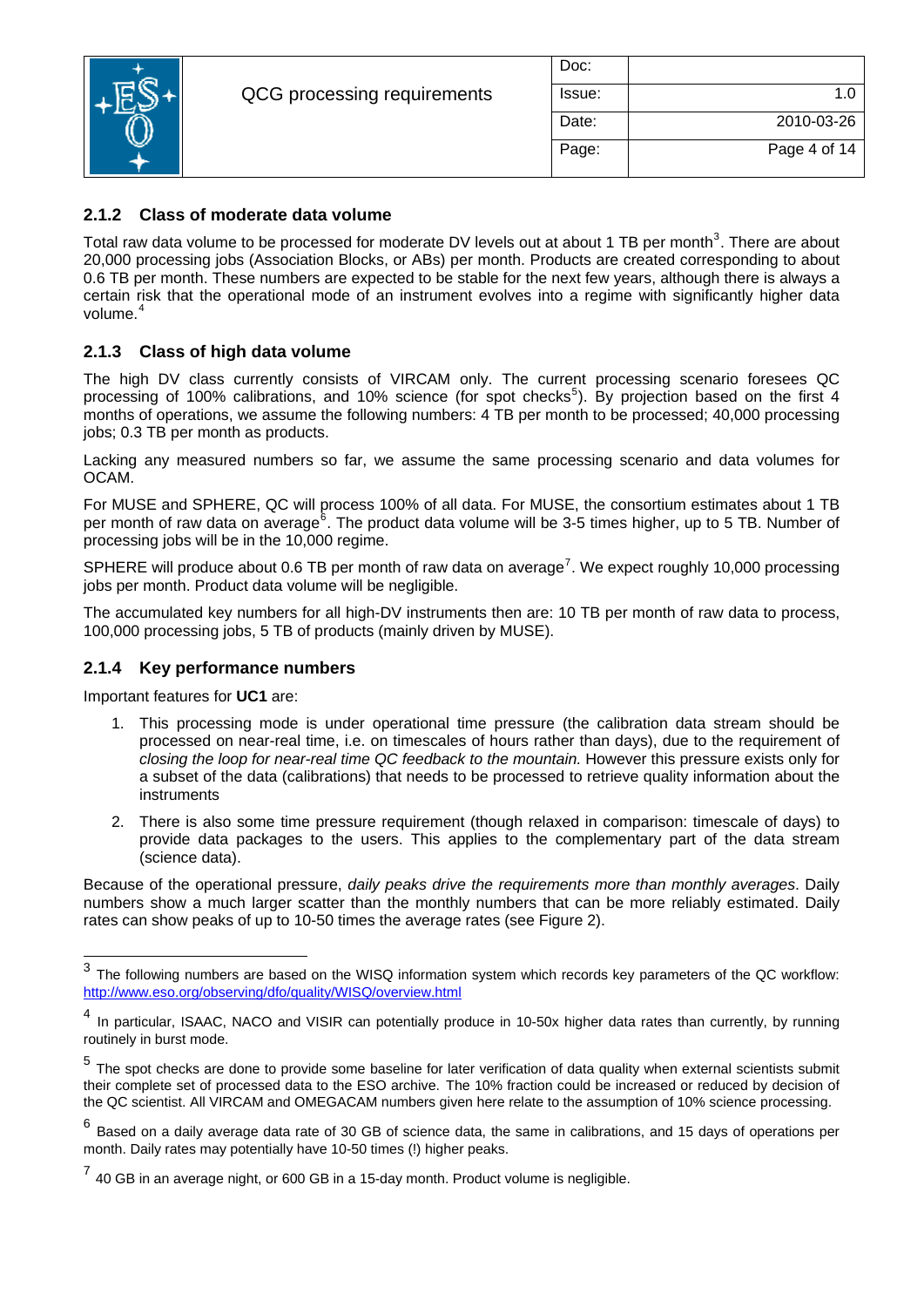

| Doc:   |              |
|--------|--------------|
| Issue: | 1.0          |
| Date:  | 2010-03-26   |
| Page:  | Page 5 of 14 |

Since peaks are usually followed by periods with low volume, we assume for the requirements a global contingency factor of  $3$  (rather than 10-50 for individual instruments and days)<sup>[8](#page-4-0)</sup>. Then, the daily key performance numbers projected for 2012 become:

| Regime      | Number of<br>instruments | Daily processing<br>volume* | Daily processing<br>jobs* | Daily product volume* |  |  |
|-------------|--------------------------|-----------------------------|---------------------------|-----------------------|--|--|
| Moderate DV | 14                       | 100 GB (30 GB*3)            | 2000                      | 60 GB                 |  |  |
| High DV     |                          | 1 TB                        | 10,000                    | 1 TB $**$             |  |  |
| Sum         | $(18)***$                | $1.1$ TB                    | 12,000                    | 1 TB                  |  |  |

\*Based on average rates \*3

\*\* Dominated by MUSE, therefore we cannot relax to a factor of 3 but follow the numbers given by the consortium

\*\*\* Sum is never higher than 16 but some moderate-DV instruments are replaced by high-DV ones.

#### **2.1.5 Data transfer and bandwidth**

**Downloads**. The daily processing volume puts a requirement on the bandwidth for downloading data into the compute platform. For operations, "bandwidth" must be interpreted as an end-to-end property. For downloads this is:

- Archive access
- Internal bandwidth.

With the current intranet, a typical transfer rate of 30 MB/s has been measured, which in theory can support up to 2.5 TB/day. The bottleneck is archive access: we currently measure an NGAS data access rate of about 4 MB/s corresponding to 0.3 TB/day which falls a factor 3-4 short of the above estimate for the daily processing volume (1 TB).

**Uploads**. The daily product volume determines the required bandwidth for uploads. As for the downloads, the current network bandwidth is ok while archive access (for the ingestion process) is the bottleneck. The current situation is that the ingestion time has two components, a measured flow rate of 4 MB/s and a fixed overhead of 3 sec per file, so that effectively the bottleneck is even worse than for archive downloads.

**Both archive downloads and archive ingestion processes will need an improved bandwidth** in order to first feed, and then deplete, the processing system in phase with the needed processing throughput.

#### **2.1.6 Data access pattern**

Once data are downloaded into the system, they need to be accessed by multiple processes in parallel. This is true for both regimes:

- Instruments with moderate DV need to share master calibrations among the processing jobs
- Instruments with large DV need, in addition, to split raw and product data and join new products.

This brings up the issue of disk I/O, which becomes serious if many (more than say 10 or 20) processes try to access the same file at the same time, which is a realistic scenario for calibration products ("master calibrations"). The maximum number of simultaneous accesses to the same file (or the same part of a file) corresponds to the maximum number of currently active processing jobs. For current VIRCAM processing on the QC blade cluster, this number is 34.

Several disk access patterns exist and it is probably worth elaborating on these in order to help make the right decisions with respect to storage and disk I/O options. For instance, it would be fully acceptable to have disk I/O management (provided by e.g. condor or the operating system) such that the maximum number of simultaneous reads or writes to the same file is limited.

<span id="page-4-0"></span> $\bf8$ Partly because of statistics (two peaks happening at the same time are very unlikely), partly due to the option of a relaxed processing mode: processing of a factor 10 peak can be spread over 2-3 days (but not over 10 days).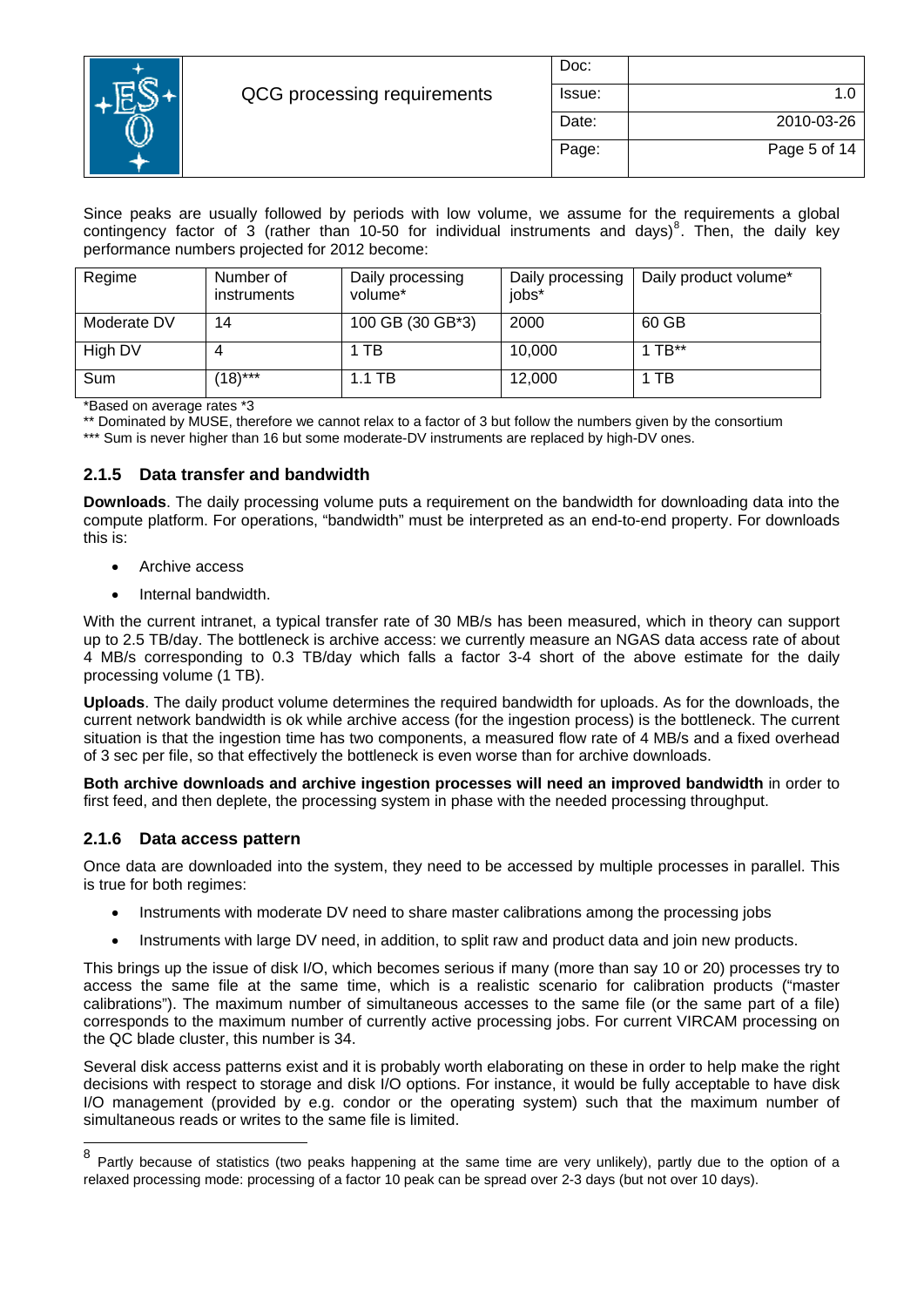

| Doc:   |              |
|--------|--------------|
| Issue: | 1.0          |
| Date:  | 2010-03-26   |
| Page:  | Page 6 of 14 |

## **2.1.7 Storage**

Disk space is primarily required as temporary disk space for the certification area (where products are delivered by the pipelines and stored until review by the QC scientist). There is no requirement to store larger data volumes permanently. Raw data are deleted after processing. Product data are deleted after archive ingestion.

The temporary disk space must be big enough to accommodate data delivery peaks, processing peaks, and longer periods of data accumulation (during travel or holiday). For each instrument in the moderate DV regime, 1 TB of disk space is good enough (in total 14 TB). For high DV, we estimate that 20 TB in total is sufficient.

#### **2.1.8 Number of cores**

Experience with the current compute platforms has shown that for each moderate-DV instrument two cores combined with a local disk gives a reasonable balance between required interactivity and number crunching power. Effectively one core is then available for on-line commands, while the other core may be busy with scheduled jobs or with pipeline processing<sup>[9](#page-5-0)</sup>. For background jobs (overnight processing), both cores are available.

For high-DV instruments parallel processing capabilities are required where, as a rule of thumb, the number of simultaneous processes corresponds to the number of detectors that can be processed simultaneously. Then, to first order, OMEGACAM processing (N=32) on such a platform could be performed in the same time as e.g. FORS2 processing (N=2) on a single dual-core blade.<sup>[10](#page-5-1)</sup>

As a speculative guideline, this "naive" scenario, with parallel threads are mapped into cores, would assign 2 cores per moderate DV instrument as minimum, and *N* cores for high DV instruments, *N* being the total number of detectors. This scenario yields 100 cores<sup>[11](#page-5-2)</sup> (14x2 + 16 + 32 + 24) but would still not deliver the required processing power for bursts.

A smarter approach would be to assume that the required load is always somehow distributed, while on the other hand there should be resources available on demand for the moderate DV instruments to support bursts. This dynamic resource allocation is in fact very important for the new processing platform.<sup>[12](#page-5-3)</sup>

A dynamic platform would establish a minimum number of cores for background and interactive jobs, for each instrument, and offer dynamically additional cores for number crunching. Ideally as required, realistically limited by the total number of currently available cores. With such architecture, a total number of 60-80 cores would be sufficient and could provide support for bursts.

#### <span id="page-5-6"></span>**2.1.9 Execution times**

l

As the WISQ system<sup>[13](#page-5-4)</sup> shows, QC currently executes about 50,000 processing jobs per month, this takes about 2200 hours<sup>[14](#page-5-5)</sup> processing time yielding an average pipeline recipe execution time of 2.6 min. The actual

<span id="page-5-0"></span> $9$  Even pipeline processing using both cores is possible during daytime. Although it can have a noticeable effect on interactive response, the incremental nature of the calibration processing during daytime generally means these periods are relatively short and the QC scientist can coordinate the need for interactive response fairly easily.

<span id="page-5-1"></span>Another dual-core processor would be reserved to interactive processes that do not scale by number of detectors but by number of files. This additional processor is neglected in the following since it is in the noise of the assumptions.

<span id="page-5-5"></span><span id="page-5-2"></span>This does not necessarily specify a multicore machine, in principle it could also be a cluster or a grid

<span id="page-5-3"></span> $12$  Recent experiments with XSHOOTER jobs for burst nights have been exported from a dfo blade to the QC cluster, thus establishing a "QC grid". The tremendous compute power of the QC cluster has provided a very reasonable execution time (5 hours on the QC cluster with 30 compute nodes instead of a whole weekend on a dual-core dfo blade), and required at the same time very small changes to the overall QC workflow since all steps before and after processing took place on the home host.

<span id="page-5-4"></span>[http://www.eso.org/qc/WISQ/FULL/trend\\_report\\_AB\\_ALL\\_HC.html](http://www.eso.org/qc/WISQ/FULL/trend_report_AB_ALL_HC.html)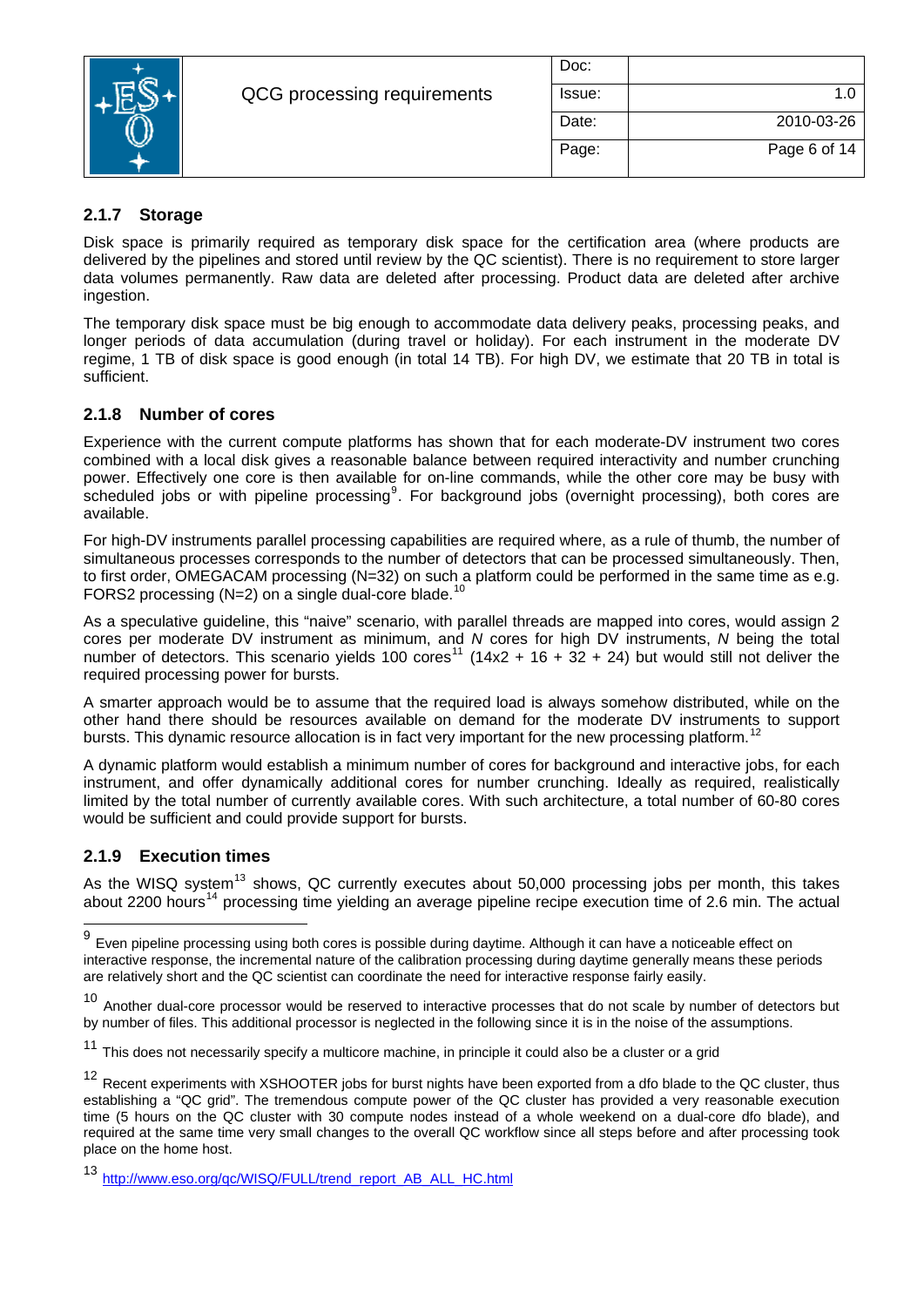|   |                             | Doc:   |              |
|---|-----------------------------|--------|--------------|
| Е | QCG processing requirements | Issue: |              |
|   |                             | Date:  | 2010-03-26   |
|   |                             | Page:  | Page 7 of 14 |
|   |                             |        |              |

number per processing job can of course vary greatly between instruments and recipes, execution times may take between a couple of seconds and an hour or more. The current number includes a certain mixture of simple tasks (like image subtraction, image stacking), where data volume is the issue, and complex, computeintensive tasks (like spectrum extraction, PSF fitting, data cube construction), where processing complexity is the challenge. For all current instrument modes it is true that they either fall into categories "volume" or "complexity" but not in both at the same time.

This is also true for the expected new instruments, with the exception of MUSE. MUSE will start producing data in 2012. With a multiplex factor of 24, MUSE data can be processed like VIRCAM or OMEGACAM data on a multicore platform until it comes, as the last step in the processing cascade, to a combined processing of the data from all 24 detectors in one go (gridding to a common reference system). Here we face the new challenge of combining volume and complexity. In other words we expect **many and long** MUSE processing jobs[15](#page-6-0). We assume that the MUSE jobs will shift the *average execution time* per recipe to higher values. With a factor of 2 higher times then (which is very conservative), we end up with an average execution time of 5 minutes.

Another way of looking at execution times is to say that data processing under UC1 should always occur in near-real time. On average the incoming data must be treated in less time than it takes to acquire them. If not, data processing will get further and further behind data acquisition. This requirement must be fulfilled for each instrument individually, and is particularly challenging for MUSE:

*We must be able to process a full night worth of MUSE data (calibration and science) in a few hours.* 

#### **2.1.10 MUSE requires 64bit OS**

For the last step in the MUSE processing cascade mentioned in the section before, QC will need about 10 GB of RAM for processing one data product, and we may need to combine many of those into a final data product which may require several 100 GB RAM. This amount goes beyond the memory limit of a 32bit OS.

For all current instruments including VIRCAM and OMEGACAM there is no such requirement, although it would certainly not hurt all other instruments to be able to go beyond the 32bit/~3GB per process memory limit. There are examples when already now processing becomes RAM-limited<sup>[16](#page-6-1)</sup>.

#### **2.2 UC2: Reprocessing projects**

Occasionally there are reprocessing projects that require partial or complete processing of the entire data set for a given instrument. A related case is the need for reprocessing because an error was discovered, or a significant improvement of the pipeline becomes available.

The first reference example for this UC2 was the UVES reprocessing project. Executed in 2007, it included 59,000 processing jobs, required a total execution time of 88 days (distributed over 6 cores) and produced 370,000 product files. <sup>[17](#page-6-2)</sup> To have this project executed in one month of processing time, 18 cores would have been needed. Employing 66 cores (the current total number available to QC), the project would have needed just 8 days.

This use case needs massively parallel processing to provide maximum efficiency and reasonable process timescales. There is no natural upper limit to the number of streams (unlike in UC1). Typical for UC2 is that it

l

<sup>14</sup> Summing up parameters AB\_texec and QC\_texec.

<span id="page-6-0"></span><sup>15</sup> Recent numbers for the final, recombination step in MUSE are 1 hour execution time per detector on a single-core machine. Remember there are 24 detectors.

<span id="page-6-1"></span><sup>&</sup>lt;sup>16</sup> Occasionally UVES visitors take FLATs with more than the usual 5 RAW frames. When this number is above 10, the pipeline recipe fails due to lack of memory. Similarly HAWK-I FLAT templates typically comprise 20-30 RAW files and occasionally 30-50, but the final product is derived from only the first 10 as a direct result of the 32bit memory limitations.

<span id="page-6-2"></span><sup>17</sup> See more under http://www.eso.org/~qc/monitor/REPROC/reproc.html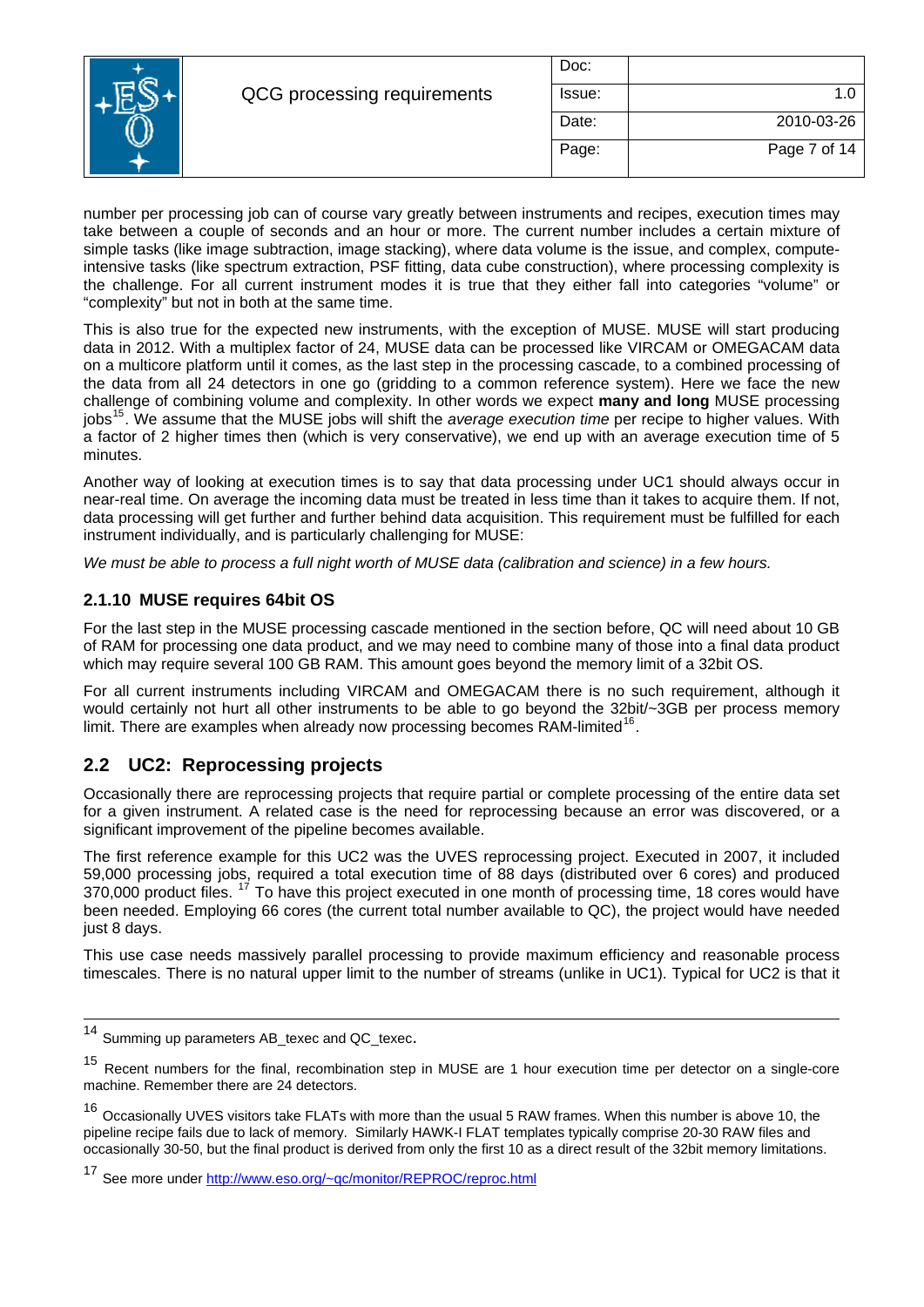

| Doc:   |              |
|--------|--------------|
| Issue: | 1.0          |
| Date:  | 2010-03-26   |
| Page:  | Page 8 of 14 |

consists of science jobs only<sup>[18](#page-7-0)</sup> that have no mutual dependencies and can therefore always execute at the saturation limit of the compute platform (be it caused by the number of available cores, or by the available bandwidth for data downloads or uploads).

The UC2 has no real-time requirement, but it should be efficient enough to be finished in a reasonable time (days, weeks or months depending on the project scale).

Key properties for UC2:

- No operational time pressure
- High multiplex factors for efficiency

It is likely that UC2 can be covered by the architecture for UC1 (large DV case) if that platform is properly dimensioned.

## **3 HIGH-LEVEL REQUIREMENTS FOR QCG**

### **3.1 Summary of requirements**

Performance:

- Because of the operational time pressure in UC1, end-to-end performance of the system is important: the whole chain, data download – processing – data upload, needs to be optimized. An overall throughput of 1 TB (inflow and outflow) in less than 24 hours should be supported day by day. We will need faster archive access for this.
- For the performance of the core system (processing platform), there is the requirement that average execution times for pipeline recipes should be the same or shorter than on the current systems. Because of the UC2, and in particular because of the requirement that repeated processing may be needed, the system must be able to process data actually even faster than they can be downloaded or uploaded. In numbers, 12,000 jobs should be processed in much less than 24 hours.
- With 12,000 jobs taking 5 minutes each (section [2.1.9](#page-5-6)), we would need at least 40 parallel processes to finish within 24 hours. To do this in 8 hours, we will need 120 parallel processes.
- We must be able to process a full night worth of MUSE data (calibration and science) in a few hours.
- Non-scalable components (like network connections) need to be high performing and peak oriented rather than average oriented.

Storage:

l

- Total disk space: 1 TB for each moderate-DV instrument
- 20+ TB for high-DV instruments in total<sup>[19](#page-7-1)</sup>

Interactive response:

- Very good interactivity/response for interactive part (meaning no noticeable delay by concurrent processes in the background)
- No interference with other users (other than trivial things like the common queue is already full); e.g., poor interactivity due to disk I/O by other users is not acceptable.

<span id="page-7-0"></span>However there could also be cases where the pipeline improvement affects also calibrations.

<span id="page-7-1"></span> $19$  About 6 TB is needed to store the data for one month of VIRCAM processing.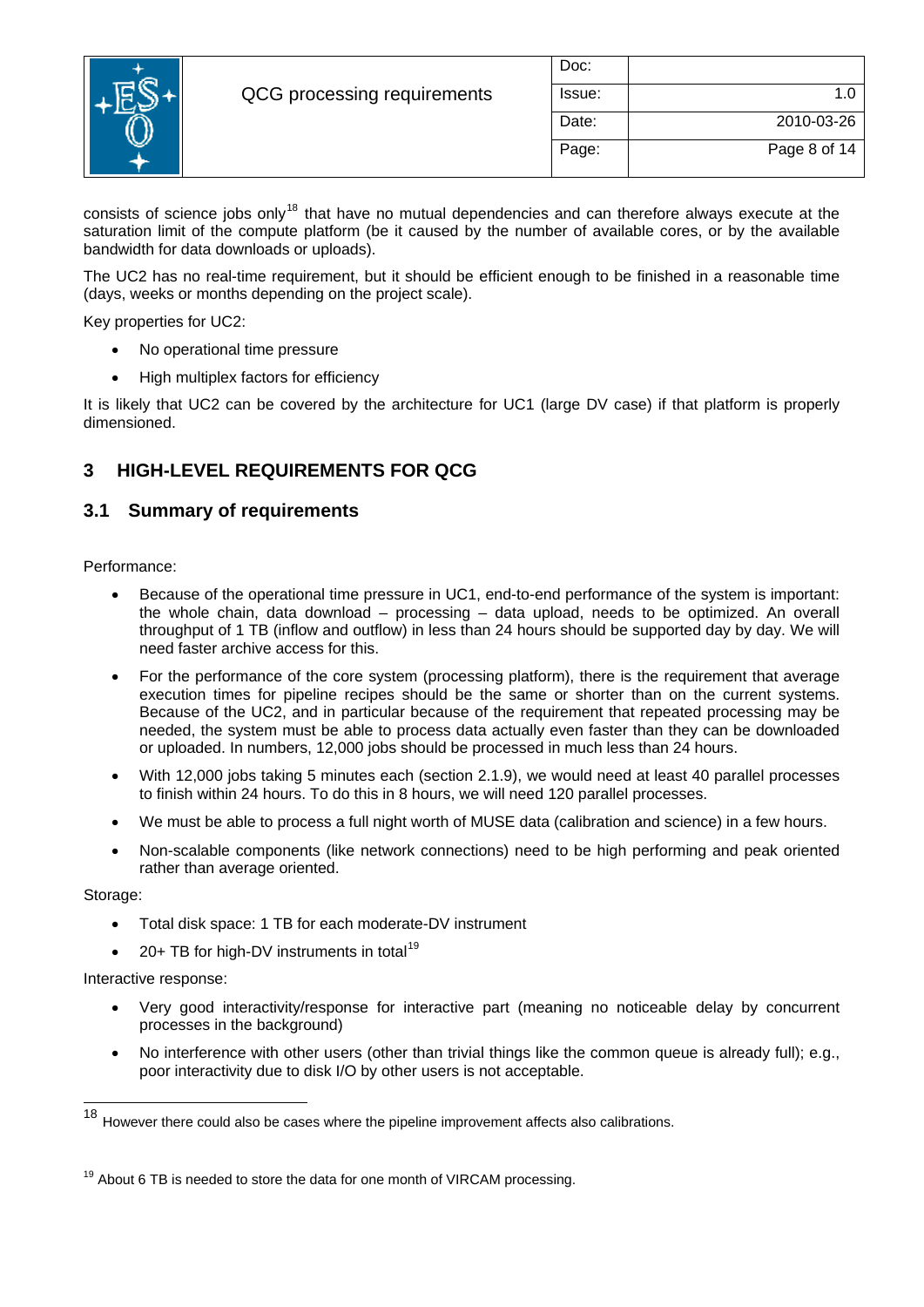

| Doc:   |              |
|--------|--------------|
| Issue: | 1.0          |
| Date:  | 2010-03-26   |
| Page:  | Page 9 of 14 |

Flexibility:

- Architecture should provide flexibility and scalability since key numbers for new instruments like SPHERE and MUSE are still very uncertain.
- There should be the chance to scale up hardware in two years from now, otherwise we need to buy a system now which might then turn out to be oversized.
- For handling data bursts and occasional reprocessing, there should be compute resources, memory, disk space available on demand (dynamic resource allocation).
- Timescale for dynamic resource allocation is *not* very short (no need for on-the-fly and automatic allocation): it is likely that allocation on demand, e.g. by configuration, is sufficient.
- Support inhomogeneous workload (we have different regimes: moderate data volume and high data volume).

#### Stability:

- Minimize changes to the current compute model (which has a reserved workspace per instrument, no limitation by other users, essentially no limitation by disk space); the only resource that is currently sometimes scarce is compute power.
- The stability requirement is not just about maintenance but about the architecture. Observed achievements with the dfo and QC cluster blades are one or two failures (unscheduled downtimes) per year per blade, this is acceptable. The (now historical) failure pattern of the QC cluster (single node failure propagates to other nodes) would be unacceptable. A failed component must be brought back without minimal interruptions of the whole system.

#### Simplicity:

It is preferable having a simple system that is very stable, easy to maintain, and performing (this order), rather than one that has cutting edge technology and is ultra-performing, but experimental (not understood) or unstable. As experience with the QC cluster and the fastcache has shown, the latter system would require high manpower beyond proportion for support, both on the SOS and on the QC side.

#### Others:

- It is worth considering to have reserved nodes for frequent automatic services (like *trendPlotter*).
- 64bit platform: this is currently not an issue but is required for MUSE (lack of memory otherwise).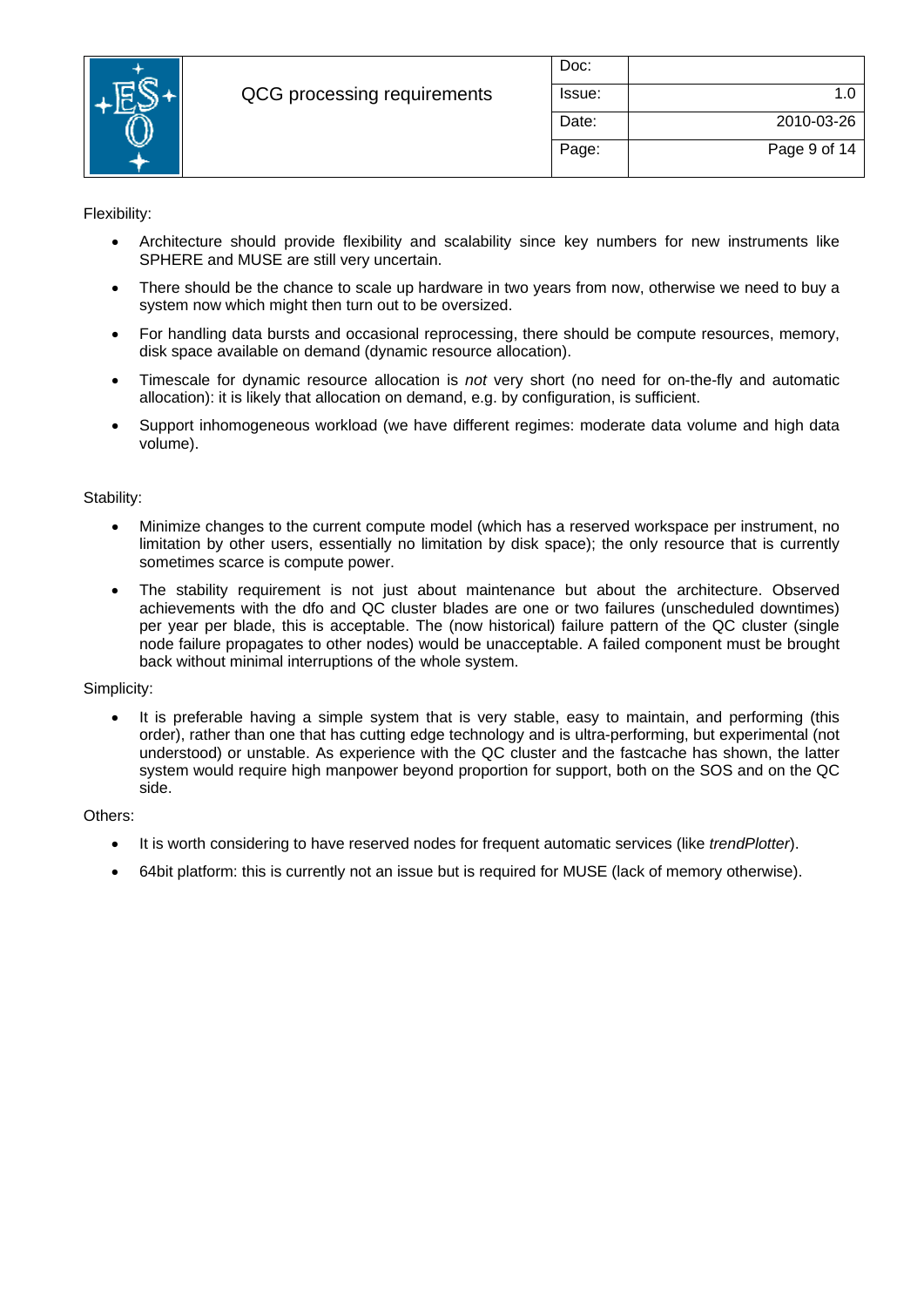

| Doc:   |               |
|--------|---------------|
| Issue: | 1 በ           |
| Date:  | 2010-03-26    |
| Page:  | Page 10 of 14 |

# **Appendix 1: The QC daily workflow expanded**

|                                  | <b>DFO monitor (instrument: XSHOOTER)</b><br>last update: 2010-02-25 14:45:03 (LT): machine: dfo25: account: xshooter: browser_refresh: off                                      |                          |            |                                         |    |               |                        |                                                        |                      |                  |                                 |                                             |                         |                            |                                            |              |                   |                         |  |
|----------------------------------|----------------------------------------------------------------------------------------------------------------------------------------------------------------------------------|--------------------------|------------|-----------------------------------------|----|---------------|------------------------|--------------------------------------------------------|----------------------|------------------|---------------------------------|---------------------------------------------|-------------------------|----------------------------|--------------------------------------------|--------------|-------------------|-------------------------|--|
| <b>DFO Monitors:</b>             |                                                                                                                                                                                  |                          |            |                                         |    |               |                        |                                                        |                      |                  |                                 |                                             | $\bullet$ load          | 0.01                       |                                            |              |                   |                         |  |
| DFO                              |                                                                                                                                                                                  |                          |            |                                         |    |               |                        |                                                        |                      |                  |                                 |                                             |                         |                            |                                            | • disk:      | details [refresh] | $\sqrt{527.6}$ GB (61%) |  |
| <b>calCheck</b>                  | condor: on dfs: std (used: dfs-5_6_7, default: dfs-5_6_7) MIDAS: std (used: 08FEB, default: 08FEB)<br>Last Nidays in \$DFO CAL DIR: 10<br>2010-02-21     DroductExplorer<br>CAL: |                          |            |                                         |    |               |                        |                                                        |                      |                  |                                 |                                             |                         | autoDaily: list data dates |                                            |              |                   |                         |  |
|                                  | ServiceMor                                                                                                                                                                       |                          |            |                                         |    |               |                        |                                                        |                      |                  |                                 |                                             |                         |                            |                                            |              |                   |                         |  |
| Releas<br>dfosExplori            |                                                                                                                                                                                  |                          |            | Number of days in VCAL:                 |    |               |                        | 20                                                     |                      |                  | 2010-02-23   F   Trefresh VCAL] |                                             |                         |                            |                                            |              |                   |                         |  |
| xternal:                         |                                                                                                                                                                                  |                          |            |                                         |    |               |                        |                                                        |                      |                  |                                 |                                             |                         |                            |                                            |              |                   |                         |  |
| QC extern                        | Data                                                                                                                                                                             |                          |            |                                         |    |               | Monitors: DataTransfer | <b>Bandwidth</b>                                       |                      |                  | autoDaily: incremental?         |                                             |                         |                            |                                            |              |                   |                         |  |
| QC intern<br><b>DFOS</b> tool    |                                                                                                                                                                                  |                          |            | Transfer: $v_{ngas}$<br>$\vee$ transfer |    |               |                        |                                                        |                      |                  |                                 | enabled as cronjob<br>current DATE included |                         |                            |                                            |              |                   |                         |  |
| CalCheck                         |                                                                                                                                                                                  |                          |            | I no CALIB file delayed by >1 hr        |    |               |                        |                                                        |                      |                  |                                 | incremental processing                      |                         |                            |                                            |              |                   |                         |  |
| histoMonit                       |                                                                                                                                                                                  | ToDo:                    |            |                                         |    |               |                        | off-line processing: ingest products:                  | cleanup (fits->hdr): |                  |                                 | $\frac{1}{\sqrt{2}}$ Notes:                 |                         |                            | <b>fedit</b>                               |              |                   |                         |  |
|                                  |                                                                                                                                                                                  |                          |            |                                         |    |               |                        |                                                        | JOBS CLEANUP         |                  |                                 |                                             |                         |                            |                                            |              |                   |                         |  |
|                                  |                                                                                                                                                                                  |                          |            |                                         |    | <b>5 back</b> |                        | <b>3 back</b>                                          |                      | [edit] ●[launch] |                                 | instrument specific query                   |                         |                            | once DETMON template works add DPR keys to |              |                   |                         |  |
|                                  |                                                                                                                                                                                  |                          |            |                                         |    |               |                        |                                                        |                      |                  |                                 | add QC.NPIXSAT/FPIXSAT to xshooter flat,    |                         |                            |                                            |              |                   |                         |  |
|                                  |                                                                                                                                                                                  |                          |            |                                         |    |               |                        |                                                        |                      |                  |                                 | xshooter wavecal<br>releaseDP               |                         |                            |                                            |              |                   |                         |  |
|                                  |                                                                                                                                                                                  |                          |            |                                         |    |               |                        |                                                        |                      |                  |                                 | tutorial pages                              |                         |                            |                                            |              |                   |                         |  |
|                                  |                                                                                                                                                                                  |                          |            |                                         |    |               |                        |                                                        |                      |                  |                                 | config.scoreQC<br>acDocu SCIENCE            |                         |                            |                                            |              |                   |                         |  |
| <b>Irefreshl</b>                 |                                                                                                                                                                                  |                          |            |                                         |    |               |                        | DFO STATUS   autoDaily logs   cron logs   [statistics] |                      |                  |                                 | navigation bar: [config]   [refresh]        |                         |                            |                                            |              |                   | help   [config]   DFOS  |  |
|                                  |                                                                                                                                                                                  |                          |            |                                         |    |               |                        |                                                        |                      |                  |                                 |                                             |                         |                            |                                            |              |                   |                         |  |
| earlier dates (already finished) |                                                                                                                                                                                  |                          |            |                                         |    |               |                        |                                                        |                      |                  |                                 |                                             |                         |                            |                                            |              |                   |                         |  |
|                                  |                                                                                                                                                                                  |                          |            | DATE filter cdb sci SM_VM NR CAL report |    |               |                        | complete?                                              | VCAL MCAL            |                  |                                 | createAB CALIB ABs certify +                |                         |                            | createAB SCIENCE ABs                       | certify +    | packing           | finish                  |  |
| 2010-02-15                       |                                                                                                                                                                                  | V                        | $\bigcirc$ | VM                                      |    |               | CAL report             | yes (495)                                              |                      |                  | done                            |                                             | move<br>done            | done                       |                                            | move<br>done | 7                 | inter                   |  |
| 2010-02-16                       |                                                                                                                                                                                  |                          | $\vee$ O   | <b>VM</b>                               |    |               | CAL report             | yes (1747)                                             |                      |                  | done                            |                                             | done                    | done                       |                                            | done         | $\bullet$         |                         |  |
| 2010-02-17                       |                                                                                                                                                                                  | V                        |            | VM.                                     | OK |               | CAL report             | yes (579)                                              |                      |                  | done                            |                                             | done                    | $\blacktriangle$           | $inter$ <sub>yes</sub> (270)               | 6 inter      |                   |                         |  |
| 2010-02-18   filter              |                                                                                                                                                                                  | $\overline{\mathscr{C}}$ |            | VM.                                     | ОK |               | CAL report             | yes (636)                                              |                      |                  | done                            |                                             | done                    | $\bullet$                  | $\frac{1}{2}$ yes (24)                     |              |                   |                         |  |
| 2010-02-19   filter              |                                                                                                                                                                                  | V                        |            | VM.                                     | ΟK | CAL           | report                 | yes (343)                                              |                      |                  | done                            |                                             | done                    | $\bullet$                  | $\frac{1}{\sqrt{2}}$ yes (48)              |              |                   |                         |  |
| 2010-02-20                       |                                                                                                                                                                                  | V                        |            | <b>VM</b>                               | ОK |               | CAL report             | ves (1641)                                             |                      |                  | done                            |                                             | done                    | $\bullet$                  | $\overline{O}$ yes (0)                     |              |                   | $\bullet$               |  |
| 2010-02-21                       |                                                                                                                                                                                  | $\boldsymbol{\nu}$       |            | VM                                      |    |               | OK CAL report          | yes (1035)                                             |                      |                  | done                            |                                             | done                    | $\bullet$                  |                                            |              | $\bullet$         | $\bullet$               |  |
| 2010-02-22                       |                                                                                                                                                                                  |                          | automatic  |                                         |    |               | AL report              | yes (495)                                              |                      |                  | $\bullet$                       |                                             | $\overline{2}$<br>inter |                            |                                            |              |                   |                         |  |
| 2010-02-23                       |                                                                                                                                                                                  |                          |            | <b>SM</b>                               |    | ЖL            | report                 | ves (715)                                              |                      |                  | ۰                               |                                             |                         |                            |                                            |              |                   |                         |  |
| 2010-02-24<br>(today)            |                                                                                                                                                                                  |                          |            |                                         |    |               |                        | OK CAL no data not yet finished                        |                      |                  |                                 |                                             |                         |                            |                                            |              |                   |                         |  |
|                                  |                                                                                                                                                                                  |                          |            |                                         |    |               |                        |                                                        |                      |                  |                                 |                                             |                         |                            |                                            |              |                   |                         |  |

Figure 1 (repeated): Screenshot of DFO workflow monitor for daily processing. Steps 1 and 5, as marked by the "explosion cloud", require high compute power and network throughput. "Back" jobs execute in the background, "inter" jobs require interactivity.

All steps for the first part of the workflow are actually automatically provided by a workflow tool, up to the certification of CALIB products (box "1", date 2010-02-22). These steps are all provided by cronjobs, called in an incremental way once per hour. Pipeline processing is required as part of step 1, this is one of two steps in the daily workflow with high demands on compute power and network throughput. Once that date is finished the QC scientist pushes the green button to start an interactive session for the review of calibration products ("2"). This session requires good connectivity and fast response. Once all products are reviewed, the accepted ones are ingested into the archive. This step is launched as a job in the background (labeled "3"), but requires good network throughput in order not to take forever. Next, a processing job for science data is interactively created (they depend on CALIB data), for an earlier date than 2010-02-22 (box 4). This job, and other jobs, could be launched overnight (step 5). This is the second step requiring high compute performance and network bandwidth, due to the download of raw files. Step 6 then is again review of products, plus ingestion (skipped here). Finally there is step 7, updating all packages for a given date, and finishing. This is again fully interactive.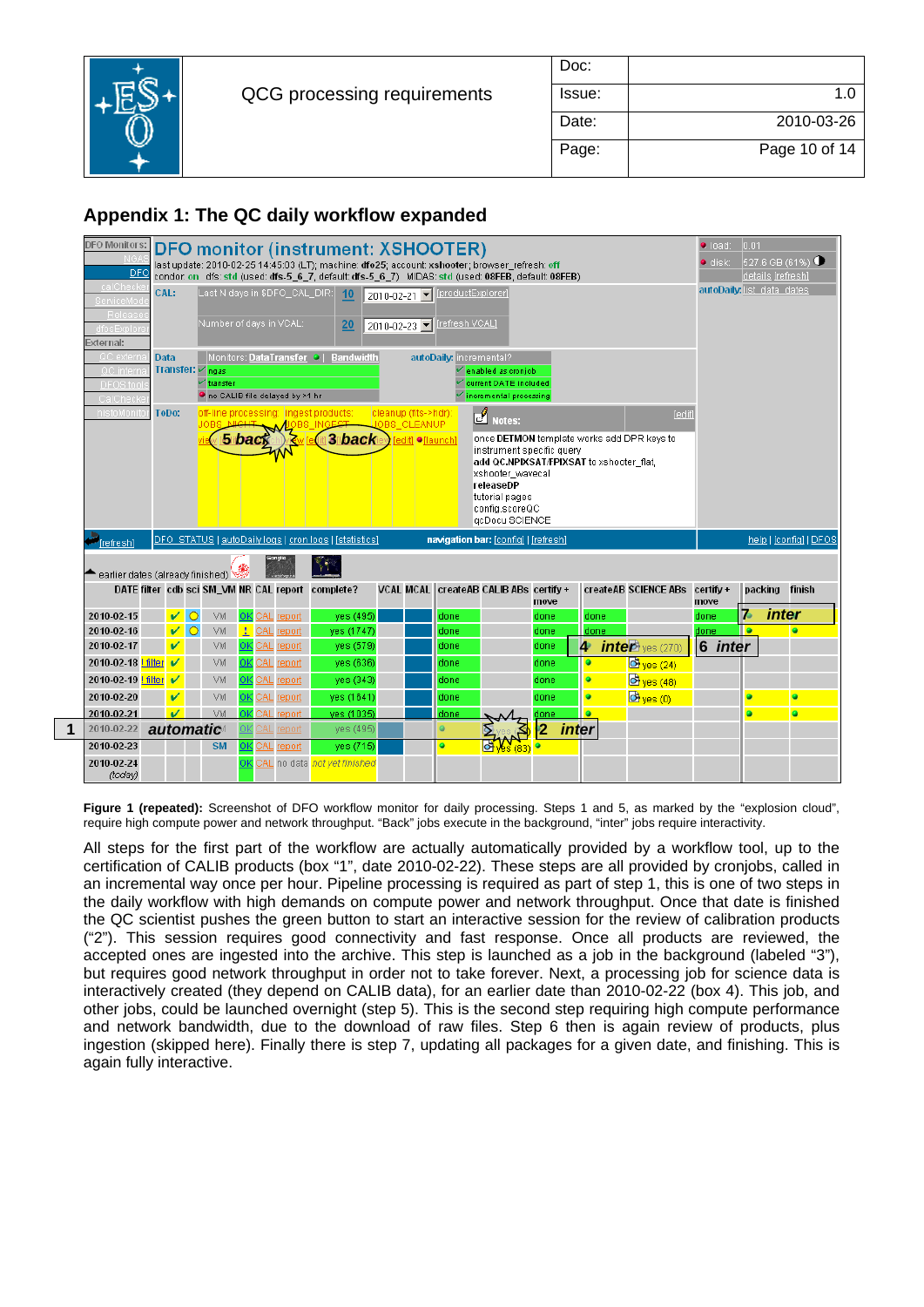

| Doc:   |               |
|--------|---------------|
| Issue: | 1.0           |
| Date:  | 2010-03-26    |
| Page:  | Page 11 of 14 |

# **APPENDIX 2: CURRENT SYSTEM IN COMPARISON**

### **Overview**

The current system consists of 13 independent dual-core blades (dfo blades), plus 20 clusterized dual-core blades (QC cluster nodes), 66 nodes in total. The 13 dfo blades and the 20 QC cluster nodes have a similar, but not identical basic structure for the storage provided to each node. On all nodes, the root and swap partitions are provided by the first internal disk (sda, 250 GB) while home directories and common static software<sup>[20](#page-10-0)</sup> are provided via NFS from a central filer. However the majority of local disk I/O is carried out on the so-called *data-disk* (the blue line in [Figure 3](#page-10-1), in comparison to the green line), which in the case of dfo blades is provided by a second internal disk (sdb, 1 TB). For the QC cluster nodes it is provided by the so-called fastcache which is a shared file system seen by all 20 nodes mounted over GFS based on a ~9 TB fibre channel raid array plus expansion.



<span id="page-10-1"></span>**Figure 3:** IO statistics for dfo blade *dfo21* for 2010 week 06 to week 11; first internal disk: sda (250 GB), second internal disk ("data disk"): sdb (1 TB). Reads display negative, writes positive.

# **Limitations**

In general, the dfo blades and the QC cluster blades are performing well enough, with the exception of some accounts reaching performance limits (HAWKI; peaks/bursts of X-Shooter and UVES).

From experience, the following properties provide an acceptable work environment:

- Local disks 1 TB instead of 0.25 TB (no time wasted for disk space management)
- Shared disk for home accounts, pipeline installations etc.
- Total disk space: 1 TB for each moderate-DV; 20+ TB for high-DV instruments in total

Known issues are:

<span id="page-10-0"></span><sup>20</sup> Such as /vlt, /opt, /opsw and /scisoft.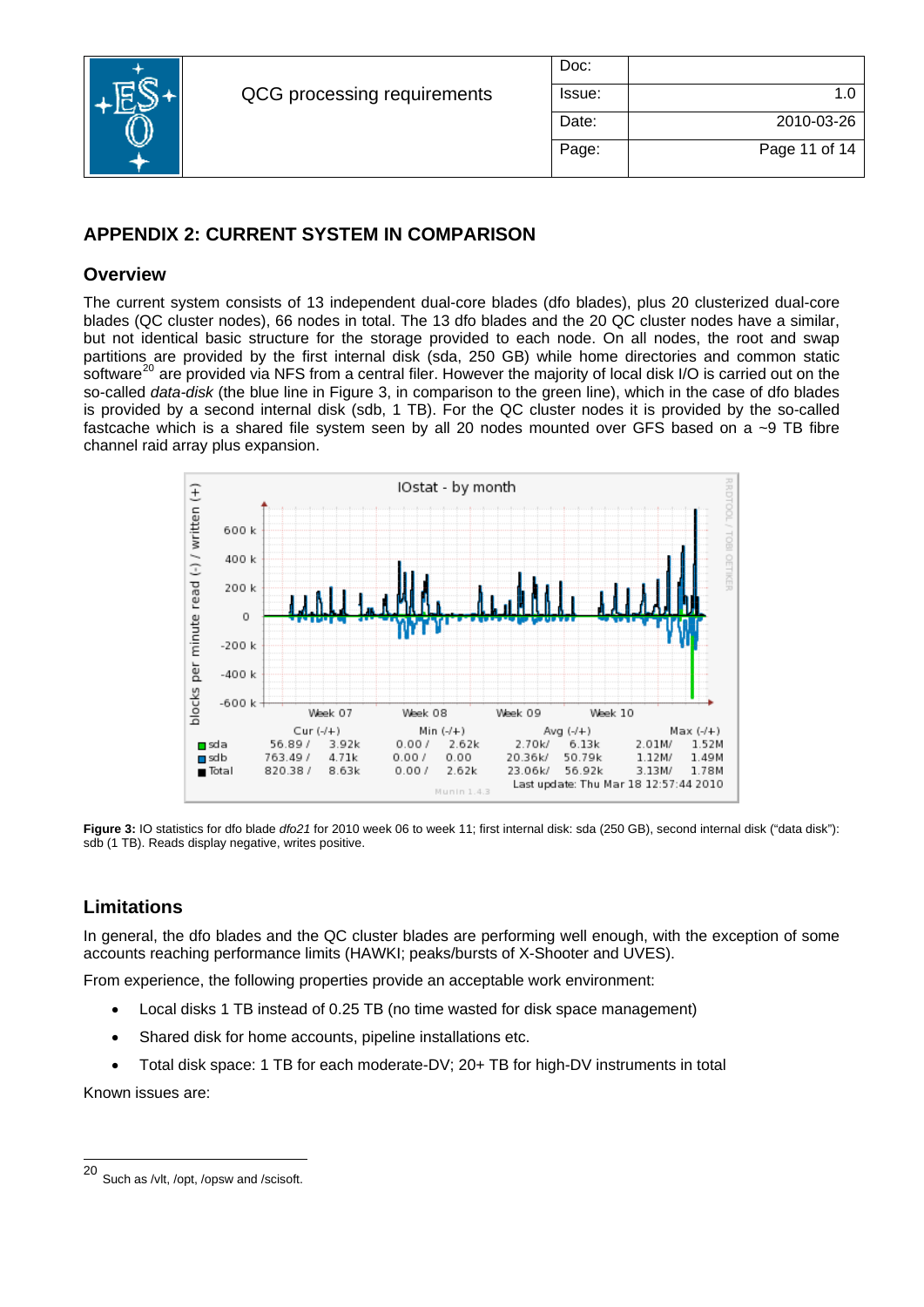

| Doc:   |               |
|--------|---------------|
| Issue: | 1.0           |
| Date:  | 2010-03-26    |
| Page:  | Page 12 of 14 |

- Interactive response affected by disk I/O: no interactive work possible on cluster nodes if heavy processing (i.e. all QC Cluster compute nodes processing VIRCAM CALIBs) takes place, see next section
- Frequent pattern of cronjobs, competing for resources with interactive steps
- Data download pattern into fast cache too slow
- Move of product files from certification area to final area to archive: can be improved

### **Interactive response**

Interactive response is a critical property of the system as this has a direct impact on the productivity of the QC scientist, whose time is the most expensive component of the overall system. Examples of degraded interactive response are:

- Seconds, rather than fractions of seconds, to open text files in vi
- Tens of seconds, rather than  $~1$  seconds, to open graphic files in xv
- Minutes, rather than  $~10$  seconds, to update html web pages

This is a very difficult property of the system to measure, as it is rather subjective. It is even more difficult to estimate for any prospective system. For this reason, any potential replacement should ideally be tested under realistic operational conditions.

#### **dfo blade nodes**

Degraded interactive response is most noticeable on the dfo blade nodes when pipeline processing is underway as pipeline processing is managed via condor, which makes use of both cores of the dfo blade node, meaning that CPU for the interactive process(es) must be shared with that of the pipeline processing. In general, since there are at any time only two pipeline processes running, disk I/O limitations are less of an issue, though there are likely particular cases of instruments or specific recipes for a given instrument which are more or less I/O intensive and thus I/O limitations no doubt also affect interactive response to a certain degree, especially if two such I/O intensive recipes happen to be running simultaneously. We thus believe the dominating limitation affecting interactive response for the dfo blade nodes is CPU.

It is important to note that each dfo blade node is completely isolated from all others in terms of CPU and data disk I/O, so to a certain extent this effect is limited for each QC scientist to his/her own actions, and it is (relatively) easy for a QC scientist to coordinate their own activities to allow for these periods of degraded interactive response.

#### **QC cluster nodes**

l

Currently two instrument accounts reside on the QC cluster: HAWKI and VIRCAM. Because each instrument operated on the QC cluster has a dedicated "operational node" where no pipeline processing is performed, interactive sessions have better access to CPU. On the other hand because VIRCAM pipeline processing is massively parallel with up to 34 processes all accessing (read and write) the fastcache shared file system simultaneously, disk I/O limitations have a greater impact.

Recent studies show that the QC cluster is currently disk I/O limited, a result that should be considered in the architecture of a new system.

VIRCAM data is (currently) received from Paranal once per week via USB disk, thus once per week there is a burst of VIRCAM processing of 7 days worth of calibrations. Typically this takes of the order of 36 hours to process. During this time interactive response is affected.<sup>[21](#page-11-0)</sup>

<span id="page-11-0"></span><sup>&</sup>lt;sup>21</sup> This effect was not noticed before VIRCAM operations began, i.e. when only HAWK-I operations were active on the QC cluster. Typically HAWK-I has only at most 10 processes active simultaneously, so this effect apparently only becomes noticeable for a multiplicity somewhere between 10 and 34.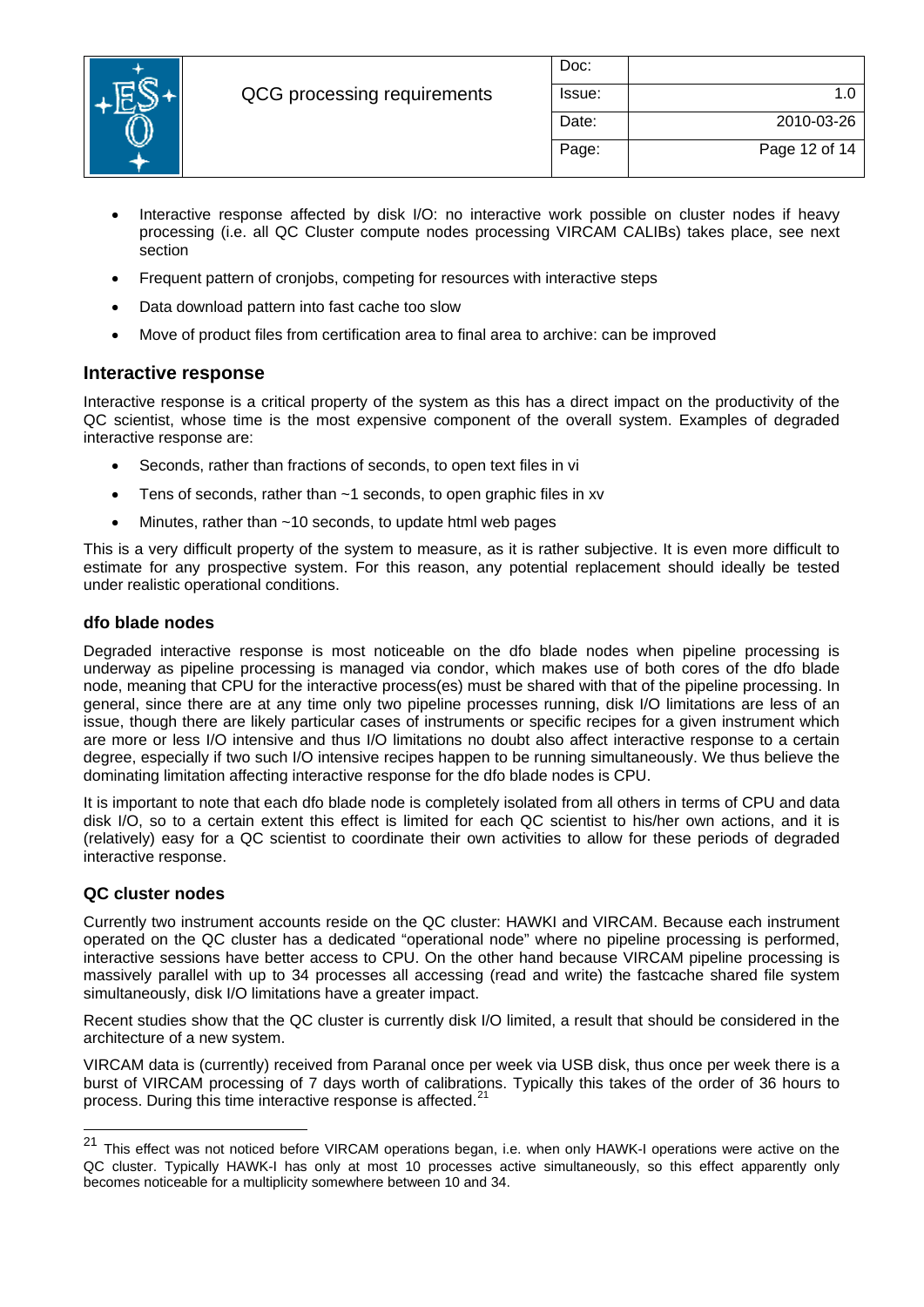|                             | Doc:   |               |
|-----------------------------|--------|---------------|
| QCG processing requirements | Issue: |               |
|                             | Date:  | 2010-03-26    |
|                             | Page:  | Page 13 of 14 |

It should also be noted that the HAWK-I and VIRCAM data access patterns are individually quite different. For HAWK-I each of the 10 processes that might be active simultaneously all depend on different input raw files, i.e. the 10 processes are in general accessing different files from the shared file system. For VIRCAM, 16 processes for the 16 detectors of a single fileset are launched simultaneously, i.e. 16 different processes spread over up to 16 different nodes are all trying to access the same files.<sup>[22](#page-12-0)</sup>

[Figure 4](#page-12-1) and [Figure 5](#page-13-0) show IOStat and CPU performance trending plots for one of the QC Cluster compute nodes on a 7-day scale. The first point to notice in [Figure 4](#page-12-1) is the burst nature, this node is more or less idle for a large fraction of the week until the VIRCAM data arrives at which point it is processed during a little under 24hrs in this case, followed by a few, short-lived bursts a bit later in the week. [Figure 5](#page-13-0) shows the CPU usage for the corresponding period. What is striking in [Figure 5](#page-13-0) is that despite the fact that the cluster was "working flat out" total CPU usage (system+user+nice) never surpassed 140% (total available is 2x100% since two cores per node). Presumably due to the not insignificant IOwait occurring at the same time, demonstrating that the current QC cluster system is I/O limited, the fastcache is not fast enough to be able to make full usage of the available CPU power, at least not for VIRCAM.



<span id="page-12-1"></span>**Figure 4:** IO statistics for the QC cluster node *qc03* for week 2010-03-13 to 2010-03-21

l

<span id="page-12-0"></span>In the best case, the 16 processes execute on 8 dual-core nodes. Then each file is read from the shared file system once by each of the eight blades and then cached by the blade in its RAM to be used by the two processes running on that node, i.e. 8 reads of the shared files system. In the worst case 16 different nodes are employed, and each of those 16 nodes must read each file from the shared file system once to then be cached in RAM for use by the single process active on each node, i.e. 16 sequential reads of the shared file system.